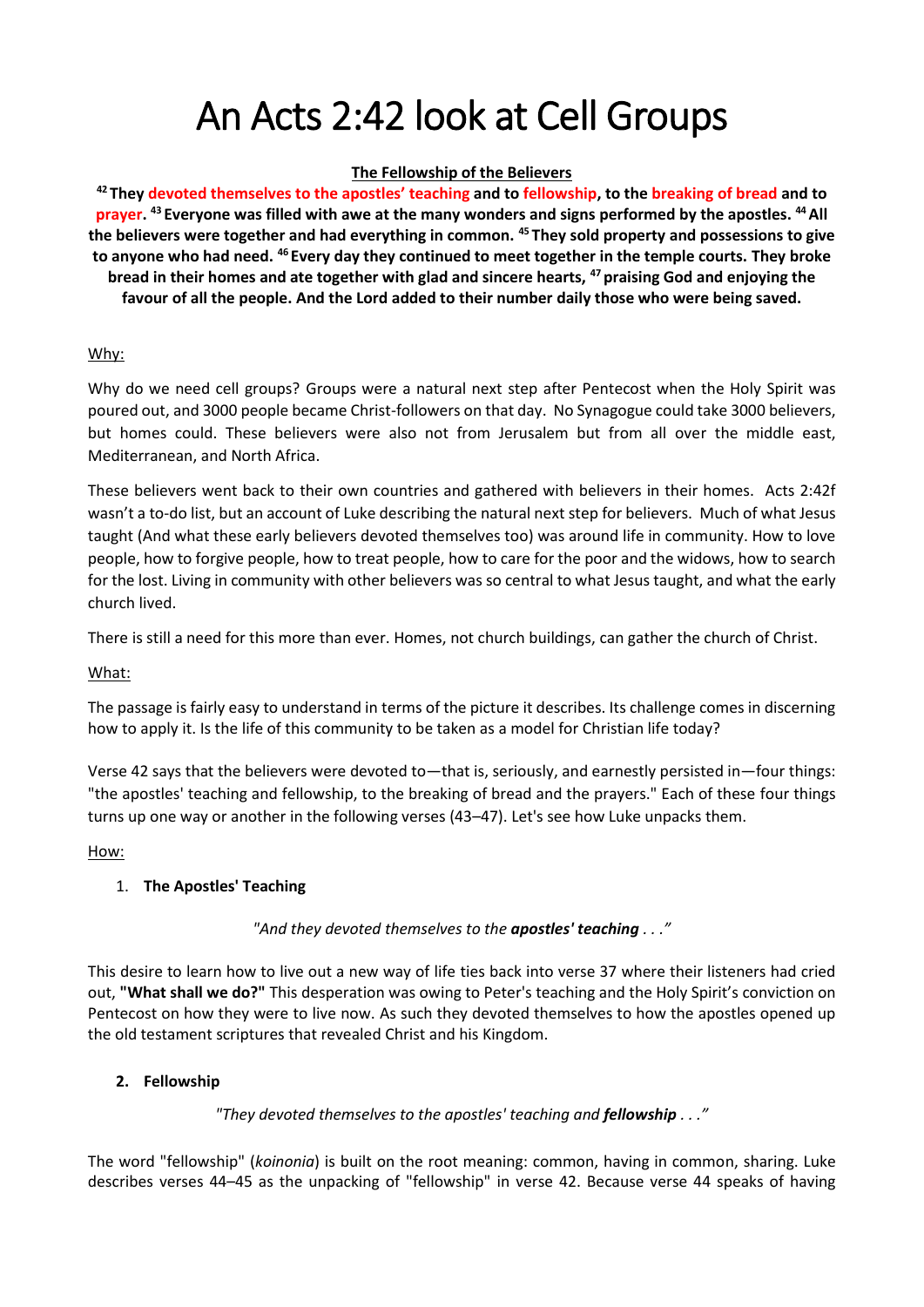possessions "in common," and the word "common" (*koina*) is the same root as "fellowship" (*koinonia*) in verse 42.

So here is part of what fellowship was like in the early church: "And all who believed were together and had all things in common; and they sold their possessions and goods and distributed them to all, as any has need." *Koinonia* (fellowship) means having things *koina* (in common).

## **3. Breaking Bread**

*"And they devoted themselves to the apostles' teaching and fellowship, to the breaking of bread . . ."*

This is unpacked in verse 46: *"And day by day, attending the temple together and breaking bread in their homes, they partook of food with glad and generous hearts."* "Breaking bread" might refer to the Lord's Supper, or it might simply refer to simple table fellowship. But "partaking of food with glad and generous hearts" shows that togetherness was a precious thing to the believers in the early church. They loved to be together at meals. It seems like they were together with each other in this way almost every day. That was the kind of love the early Christians had for each other when they stood in awe of God.

## **4. Prayer**

*"And they devoted themselves to the apostles' teaching and fellowship, to the breaking of bread and the prayers."*

Vs 47: *"Praising God and having favour with all the people."* When they gathered in the big group in the temple and when they ate together in their homes, Luke says they focused on God—they praised God. When they got in touch with each other, they got in touch with God. They prayed.

## **A Summary of Early Church Life**

- They focused a lot on the teaching of the apostles (which we have in the New Testament).
- They experienced wonders and signs (which are still valid for the church today through the means of spiritual gifts).
- They lived in a state of wonder and awe as they saw day in and day out the stark reality of God in healings and deliverances and changed lives of people being added to the church.
- They shared their possessions as freely with the needy as though they didn't even own them.
- They spent time in big groups in the temple.
- They ate together in their homes almost every day.
- And when they met each other, they met God. They prayed and they praised.

*If the awesome teaching of the apostles would stand forth the way it did in Peter's preaching on Pentecost, and if the Lord confirmed his truth with wonders and signs, this holy, happy fear would come upon the church, and material possessions would become as nothing, except to serve others; people, not things, would become precious beyond words; and when we met each other, we would meet God. And prayer would be everywhere. – John Piper*

## **What does this look like at El Shaddai Christian Church?**

1) Commitment to regular meeting. Let us not give up meeting together – Make gathering a priority in the week. Something not to be missed. Model it for your children.